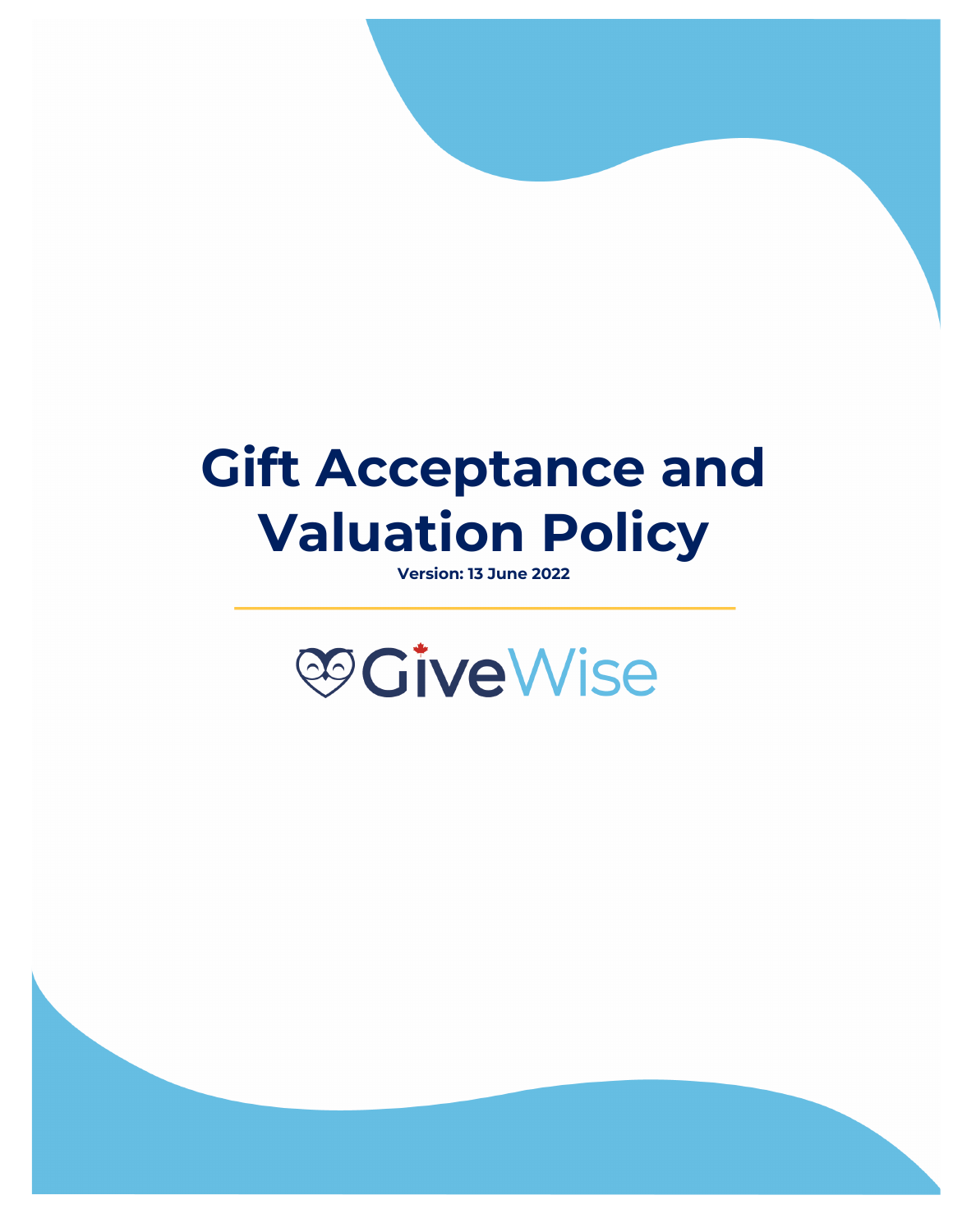

# **GiveWise Foundation Canada ("GWFC" OR "GiveWise") GIFT ACCEPTANCE AND VALUATION POLICY**

# **POLICY OVERVIEW:**

The purpose of this Gift Acceptance and Valuation Policy ("GAVP") is to provide clarity about how GiveWise receives and stewards donor gifts.

The provisions of this Gift Acceptance and Valuation Policy apply to all gifts received by GiveWise for any of its programs or services. Specific gifts are considered on their merits, and final action is taken on those as authorized by the GiveWise Board of Directors.

This policy provides guidance to GiveWise regarding the planning, promoting, receipting, accepting, and disposing of charitable gifts and provides that all gifts accepted by GiveWise shall comply with charitable giving procedures according to all provincial and federal laws and regulations.

# **I. KEY TERMS & DEFINITIONS**

**Gift**: A voluntary, irrevocable transfer of funds made by a donor without personal benefit. Cash gifts generally include payments made by cheque, money order, bank draft, debit card or credit card. Gifts may also be made by way of the transfer of ownership of other tangible assets (for example, publicly-traded securities, retirement funds, land, etc.). Once received by a GiveWise, a gift is eligible for charitable receipting. Gifts can also be referred to as contributions or donations.

**Donor:** Any individual, corporation, foundation or other legal entity that makes a charitable gift to GiveWise.

**Pledge:** A signed and dated commitment to make a gift over a specified period, generally two or more years, payable according to terms set by the donor, with scheduled (monthly, quarterly, semi - annual, or annual) payments. Future promises do not constitute a gift and are not eligible for charitable receipting. Funds must be received by GiveWise to be eligible for a tax receipt.

**Gifts-in-Kind / Non-Cash Gifts:** Gifts of property, including items such as gift certificates and gift cards (in certain circumstances), artwork, equipment, securities, and cultural and ecological property. A contribution of service, that is, of time, skills or efforts, is not property and, therefore, does not qualify as a gift or gift in kind for purposes of issuing official donation receipts.

**Inter Vivos Gift:** A gift made from one or more persons, during the lifetime of those persons (i.e. prior to death).

**Fair Market Value (FMV):** FMV is generally considered the highest price, expressed in a dollar amount, that the property would bring in an open and unrestricted market between a willing buyer and a willing seller who are knowledgeable, informed, prudent, and are acting independently of each other.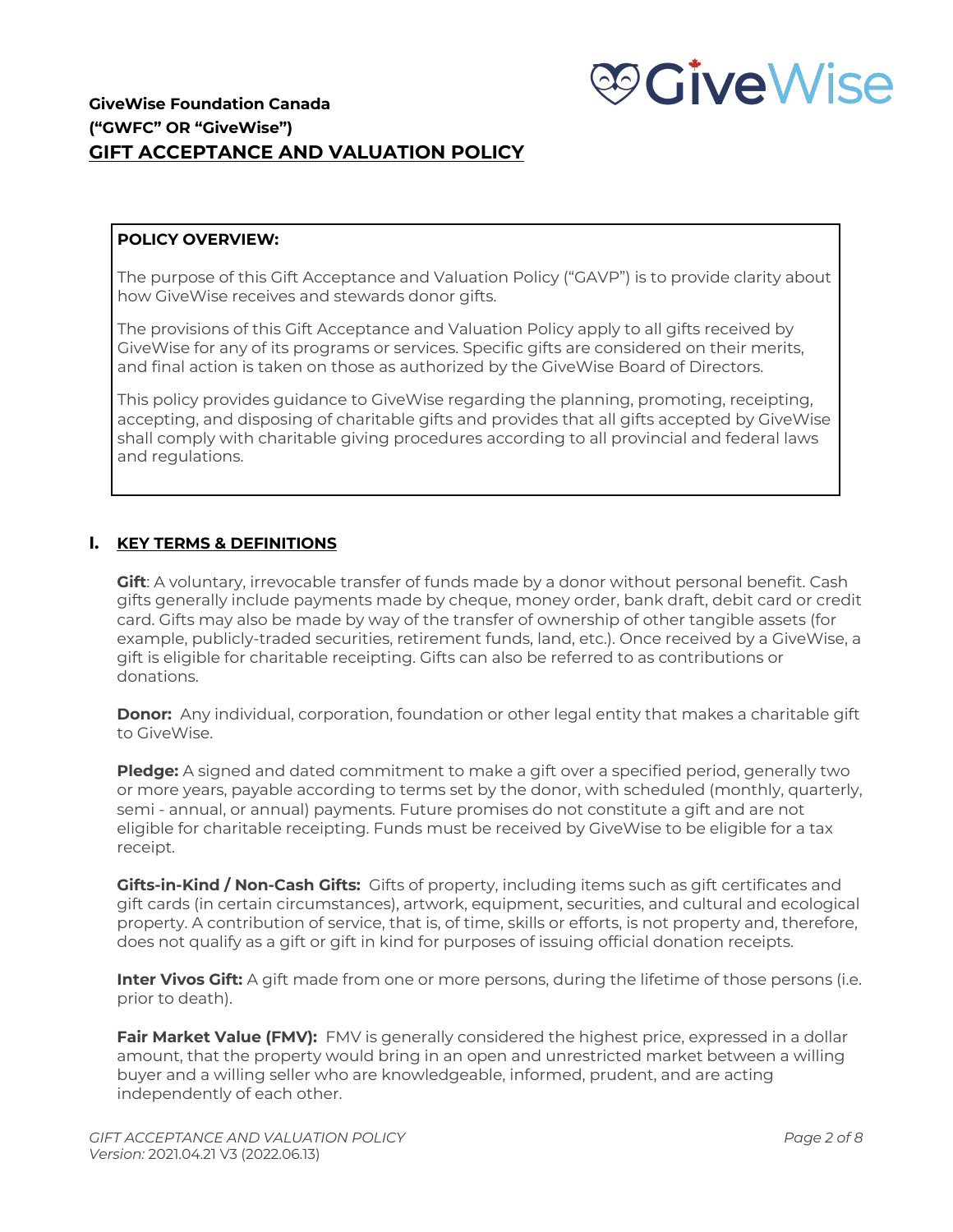

**Complex Assets::** A gift that is generally a non-cash gift, other than publicly traded securities.

**Unreasonable:** Generally considered beyond the normal scope of using good judgement.

**Deferred Gift:** A gift planned or pledged by an individual during her or his lifetime and made at a future date(s) during her or his lifetime, or as a testamentary gift (see definition below).

**Personal Property:** Refers to a personally owned asset, other than cash, including publicly traded securities or real estate or other assets, with a value that can be professionally determined (for example art, antiques, collections, vehicles, etc.).

**Bequest:** An amount that a registered charity receives from the will of a deceased person, as a gift of enduring property. Bequests are the most common of all deferred gifts. Bequests may be made in the form of specific bequests, residual bequests or contingent bequests.

**Pooled Fund:** Individual donors can irrevocably contribute cash or appreciated investment securities to a self serve investment fund. Gains and losses will be reflected in the individual fund on an established cadence.

# **II. SPECIAL POLICY NOTATIONS**

#### 1. **Acceptance and Distribution of Gifts:**

- a. **Oversight:** The Executive Director and Board of Directors shall delegate to designated employees or designates of GiveWise the ability to accept gifts on behalf of GiveWise. The Executive Director and Board of Directors shall have the sole and absolute discretion on gifts received which hold unclear, impossible, inadvisable, or impractical instructions for distribution. The Executive Director and Board of Directors shall also have the ability to recover costs for gifts that require additional administrative and/or other professional advice.
- b. **Compatibility:** All gifts must align with the charitable purposes and objects of GiveWise.
- c. **Prior Approval:** All gifts that are unusual in nature must be referred to the Executive Director and Board of Directors for prior approval.
- d. **Legal Advice:** GiveWise reserves the right to seek the advice of a lawyer and/or other appropriate professional counsel prior to making any final acceptance decisions and can seek to recover any excess fees incurred.
- e. **Fundraising Appeals:** The Executive Director and Board of Directors will establish and approve any GiveWise initiated public appeal for the solicitation of gifts.
- f. **Internal Records**: All documentation regarding donors must be maintained and controlled by the Executive Director or designate. All donor information is confidential and unavailable to the public unless prior written consent of the donor is obtained or otherwise required to be disclosed by law.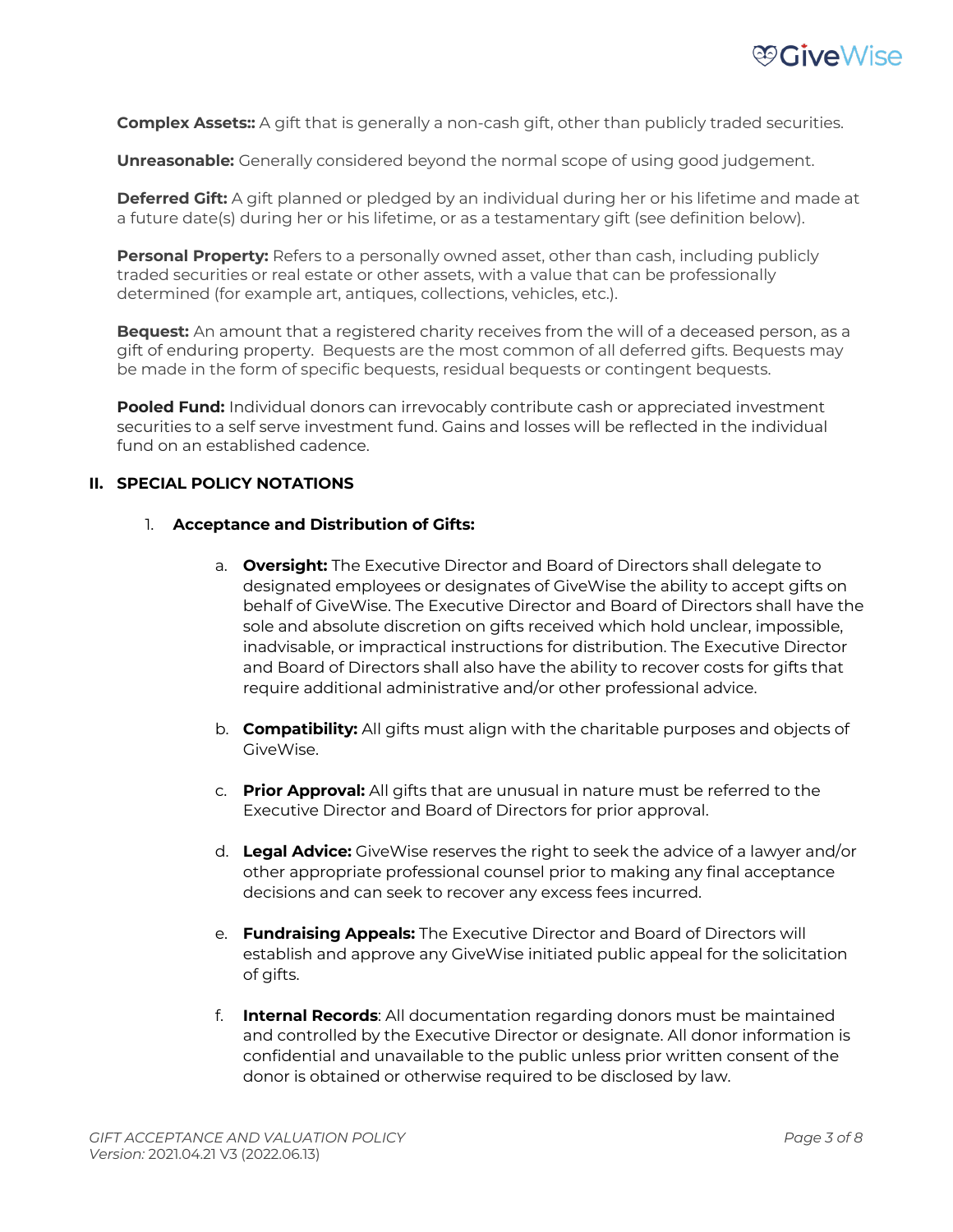

- g. **Fees or Commissions:** GiveWise will not pay fees to any person for directing a gift (i.e. incentive based fundraising)
- h. **Ethics:** GiveWise also holds to a comprehensive policy on Ethical Fundraising and Financial Accountability, and the Donor Bill of Rights (in accordance with the Association for Fundraising Philanthropy).
- 2. **Professional or Appraisal Fees:** If professional or appraisal fees are necessary, GiveWise shall use best efforts to estimate the reasonableness of fees prior to payment and will ensure disclosure of same to donor. Appraisals, where necessary, will be completed by individuals who are competent and qualified to appraise property and who have no conflict of interest.
- 3. **Retained Assets:** Subject to GiveWise's policies, the Foundation will work with prospective donors who wish to create or contribute to any retained asset funds that support the work of GiveWise. Such funds, once created, are managed according to the terms of GiveWise's Investment Policy Statement.
- 4. **Gift Acknowledgement & Valuation:** All accepted gifts will be acknowledged immediately with a notification, and immediate access to an official tax receipt, if applicable. All official tax receipts for gifts will comply with the Income Tax Act (ITA) and Regulations. GiveWise will follow CRA guidelines and standard practice guidelines for the industry in valuing all outright and deferred gifts.
- 5. **Donor Recommended Gifts to Charities:** For acknowledgement and recognition purposes, regarding gifts given by GiveWise to qualified donee's at the original donor's request, GiveWise will disclose such donor's name, except for those gifts specifically indicated by such donor as anonymous.
- 6. **Conflict of Interest:** GiveWise will be cautious in all dealings with donors to avoid even the appearance of impropriety. If a direct or indirect conflict of interest is disclosed to a GiveWise employee or designate, that employee or designate will refer this to the Executive Director.

# **III. GIFT ACCEPTANCE GUIDELINES**

- 1. **Categories of Giving:** The gift stewardship programs at GiveWise generally consist of the following categories:
	- a. Non Donor-Restricted Gift Support
	- b. Donor-Advised Gift Support Gifts which hold specific advice to the application and use of the gift's principal and its income.
	- c. Donor-Restricted Gift Support Spending of funds is confined to GiveWise Board approved programs and projects. Each contribution directed toward an approved program or project will be used as restricted by the terms of the gift, with the understanding that when the need for such a program or project has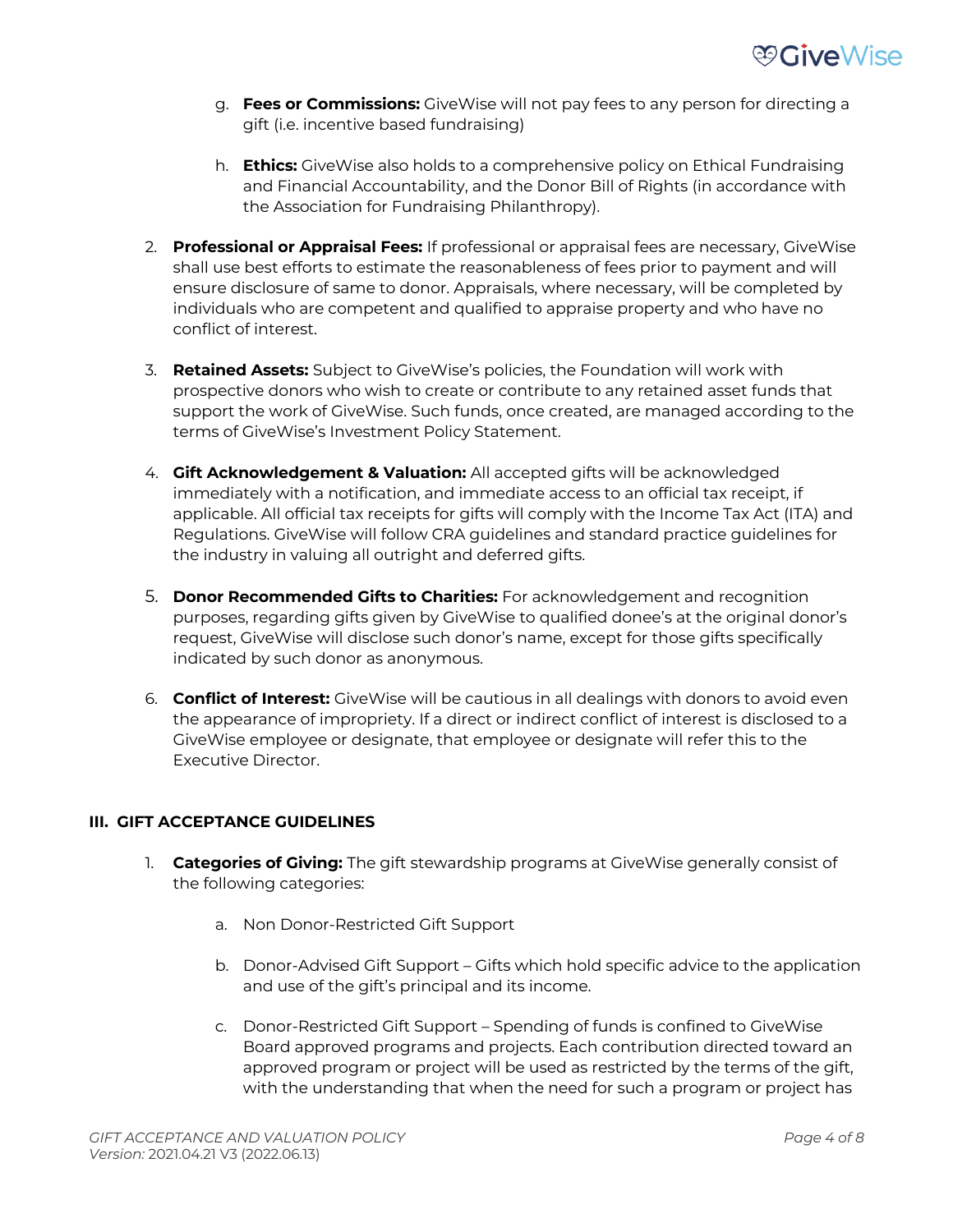

been met or cannot be completed for any reason as determined by the GiveWise Board, the remaining restricted contributions will be used where most needed.

The types of Donor-Restricted Gift Support include:

- 1. Donor-Restricted Gift Support for Special Projects Example: A building fund
- 2. Donor-Restricted Gift Support for Long-Term Purposes Gifts that hold specific restrictions as to the application and use of the gift's principal and its income, for example, 10-year gifts.
- 2. **Types of Gifts:** Gifts can be generally categorized as either outright or deferred. GiveWise recommends that individuals seek Independent Legal Advice (ILA) prior to making any significant outright or deferred gifts.
	- a. Outright Gifts:
		- 1. Cash Gifts This includes cash, cheques, electronic fund transfers, and credit card payments. All cheques shall be made payable to "GiveWise Foundation Canada". Cheques made payable to an employee, designate, or Director for credit to GiveWise will not be accepted as a gift to GiveWise.
		- 2. Publicly-Traded Securities GiveWise will accept only publicly-traded marketable securities to be sold immediately without restriction, unless the security complies with GiveWise Investment Policy Statement and it is the recommendation of the Investment Committee that the security is added to GiveWise's investment portfolio.
		- 3. Real Estate All gifts of real estate will be referred to the Executive Director and Board of Directors for prior approval. Prior to any acceptance of a gift of real estate, GiveWise may require the completion of the following, if appropriate: *arms-length appraisals, title search, a marketability check, an on-site evaluation, an environmental survey, determination of other costs or concerns.*
		- 4. Personal Property Unique gifts will be considered by the Executive Director and Board of Directors. Acceptance is entirely at the discretion of the Executive Director and Board of Directors.
		- 5. Personal Shares of Private Companies Will be accepted provided there is a professional valuation and an accepted plan to liquidate the shares. Any costs therein are the responsibility of the donor.
	- b. Deferred Gifts: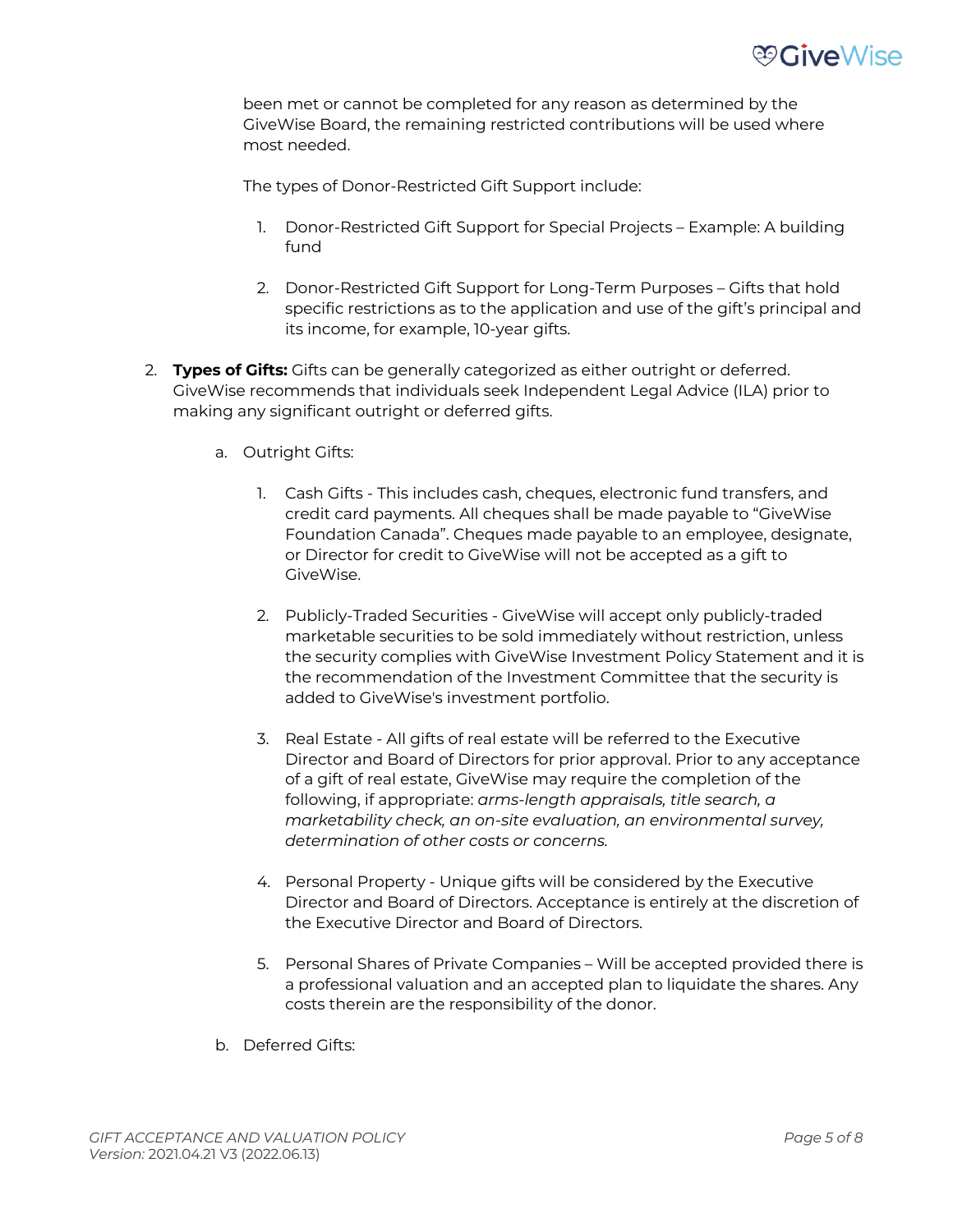

- 1. Estate Gifts Consist of bequests to GiveWise through a Will or Testamentary Trust. GiveWise reserves the right to decline any gifts from the estate of a deceased donor that are not in compliance with this policy.
- 2. Planned Gifts Deferred gifts may also consist, but are not limited to, the following types of planned gifts:
	- a. Wills
	- b. Life Insurance
	- c. Gifts in Kind
	- d. Registered Retirement Instruments
	- **e.** TFSA
- 3. **Gifts that Cannot Be Accepted:** GiveWise reserves the right to decline a gift. The following examples justify such an action, although other situations may also result in a declined gift:
	- a. Any gift with features contrary to the charitable purposes and objectives of GiveWise.
	- b. Any gift that violates any provincial or federal laws.
	- c. Any restrictive clause that may bring unwarranted pressure or embarrassment to GiveWise, the Board of Directors, or its employee or designates.
	- d. Any gift that contains unreasonable conditions, liens, or other encumbrances.
	- e. Any gift that presents exposure to unacceptable liability.
	- f. Any gift that could financially or morally jeopardize the donor or GiveWise.
	- g. Any gift where an appropriate "fair market value" cannot be determined or will result in unwarranted or unmanageable expense for GiveWise.
	- h. Any gift that could jeopardize GiveWise's charitable status.
	- i. Any gift that could improperly benefit any donor.
	- j. Any gift that holds a condition that is revocable in any way.

# IV. **GIFT VALUATION GUIDELINES**

- 1. **Establishing the Value of the Gift** GiveWise must be able to determine the FMV of any non-cash gifts. Should GiveWise not be able to reasonably determine the FMV of a gift, the donor's acknowledgement will state a value of zero (\$0). If the FMV of an item can be easily determined (cash register receipt for new purchase), a third-party appraisal may not be required. The FMV of a gift-in-kind does not include taxes paid on purchasing the item.
- 2. **Guidelines**  Exceptions may be referred to the Executive Director and Board of Directors; however, GiveWise will be guided by the following:
	- a. Gifts valued at less than \$1,000 A person with sufficient knowledge may establish FMV, documenting the basis used for the estimate and any other pertinent information.
	- b. Gifts valued at \$1,000 and over FMV will be based on an independent appraisal completed by a qualified third party.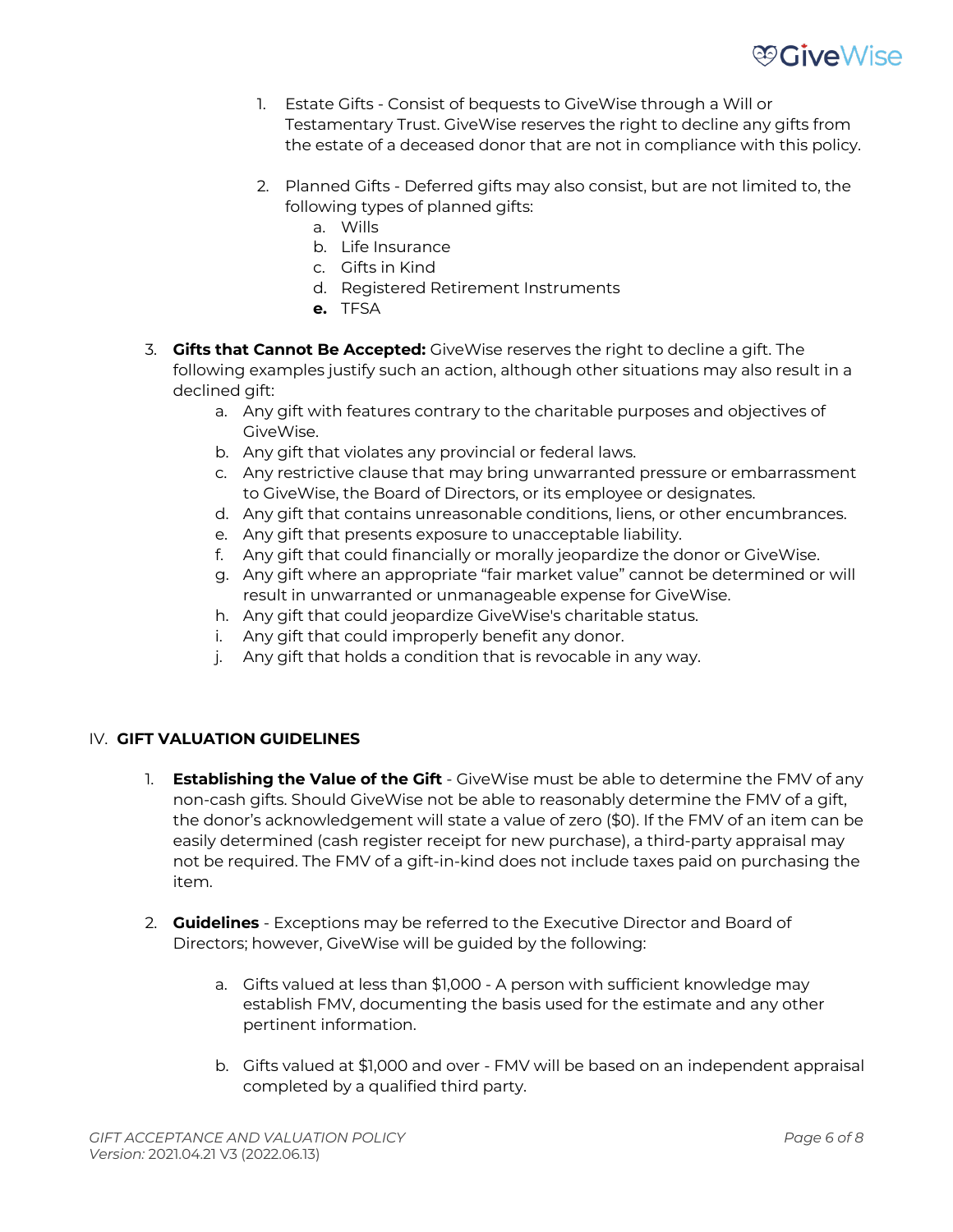

- c. Gifts of property The property must be appraised by a competent and qualified individual in order to establish FMV. The name and address of the individual who complete the appraisal will be included on the official tax receipt. If the property was donated within ten years of acquisition or was acquired through a tax shelter arrangement, the deemed FMV rule will apply, as outlined by the CRA. The following exceptions apply*: gifts made as a consequence of a donor's death, gifts of inventory, real property situated in Canada, certified cultural property, gifts of publicly-traded securities, ecological gifts.*
- d. Gifts of Securities FMV is based on the closing price of the units or shares recorded on the day the securities are received into GiveWise's brokerage account. GiveWise is not responsible for any loss in value that may occur between the donor's transfer of any security gift and its subsequent liquidation. GiveWise may recover extraordinary administration expenses related to this transaction.
- e. Gifts-In-Kind The date of FMV will be established as the date of title transfer. In the absence of any ability to determine valuation, the donor's acknowledgement will carry a stated gift value of zero (\$0).

# V. **CONTRIBUTION DATE GUIDELINES & TIMING OF RECEIPT**

Generally, the date of contribution of any gift will be defined as the date on which the donor irrevocably relinquishes control of the property to GiveWise. If the donor is deceased, the valuation date is the day prior to death. The Estate Trustee Information letter must be retained.

If the date of the gift cannot be determined, the following guidelines will be used:

- 1. Personal Property Gifts of tangible personal property, no matter how delivered, are deemed to be accepted by GiveWise when title is transferred to GiveWise.
- 2. Credit and Debit Cards Credit and debit card gifts are deemed to be accepted on the day the GiveWise's account is credited, providing funds have sufficiently cleared the banking system.
- 3. Real Estate A gift of real estate is accepted when the Deed is registered in the name of GiveWise.
- 4. Gift of Securities *Based on delivery method:*
	- a. *Electronically Transferred* The date the shares are received in the GiveWise's brokerage account. The copy of the brokerage activity sheet must be retained.
	- b. *Hand delivered* The date the physical certificates, the Authorization to Transfer Publicly Traded Securities and Request for Charity Beneficiary Forms are received at GiveWise official corporate office. The stamped date with this notation must be retained.